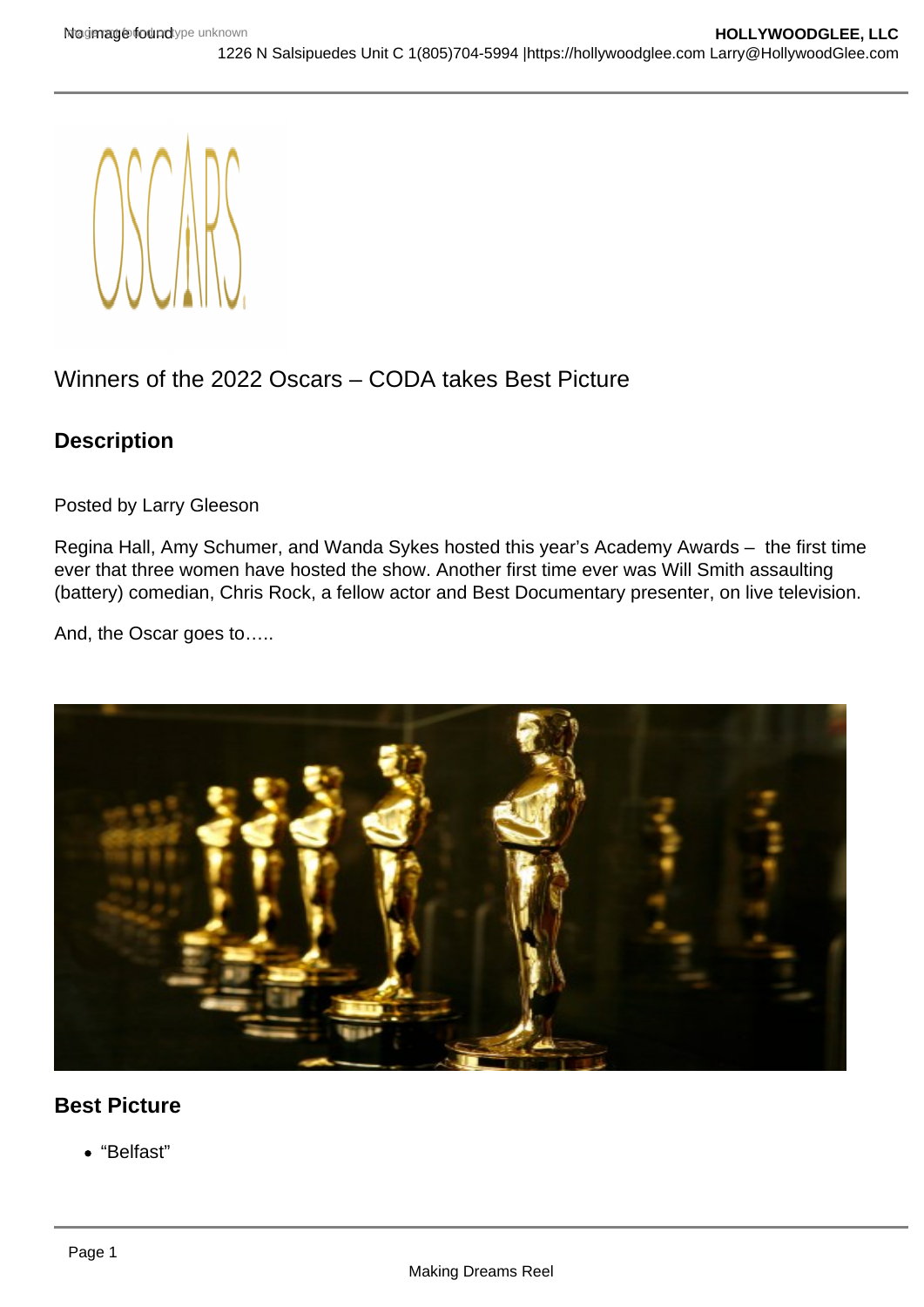- "CODA" **WINNER**
- "Don't Look Up"
- "Drive My Car"
- "Dune"
- "King Richard"
- "Licorice Pizza"
- "Nightmare Alley"
- "The Power of the Dog"
- "West Side Story"

#### **Best Director**

- Kenneth Branagh "Belfast"
- Paul Thomas Anderson "Licorice Pizza"
- Jane Campion "The Power of the Dog" **WINNER**
- Ryûsuke Hamaguchi "Drive My Car"
- Steven Spielberg "West Side Story"

#### **Best Actor**

- Javier Bardem "Being the Ricardos"
- Benedict Cumberbatch "The Power of the Dog"
- Andrew Garfield "Tick, Tick… BOOM!"
- Will Smith "King Richard"  **WINNER**
- Denzel Washington "The Tragedy of Macbeth"

#### **Best Actress**

- Jessica Chastain "The Eyes of Tammy Faye" **WINNER**
- Olivia Colman "The Lost Daughter"
- Penélope Cruz "Parallel Mothers"
- Nicole Kidman "Being the Ricardos"
- Kristen Stewart "Spencer"

#### **Best Supporting Actor**

- Ciarán Hinds, "Belfast"
- **Troy Kotsur, "CODA" WINNER**
- Jesse Plemons, "The Power of the Dog"
- J.K. Simmons, "Being the Ricardos"
- Kodi Smit-McPhee, "The Power of the Dog"

### **Best Supporting Actress**

- Jessie Buckley, "The Lost Daughter"
- **Ariana DeBose, "West Side Story" WINNER**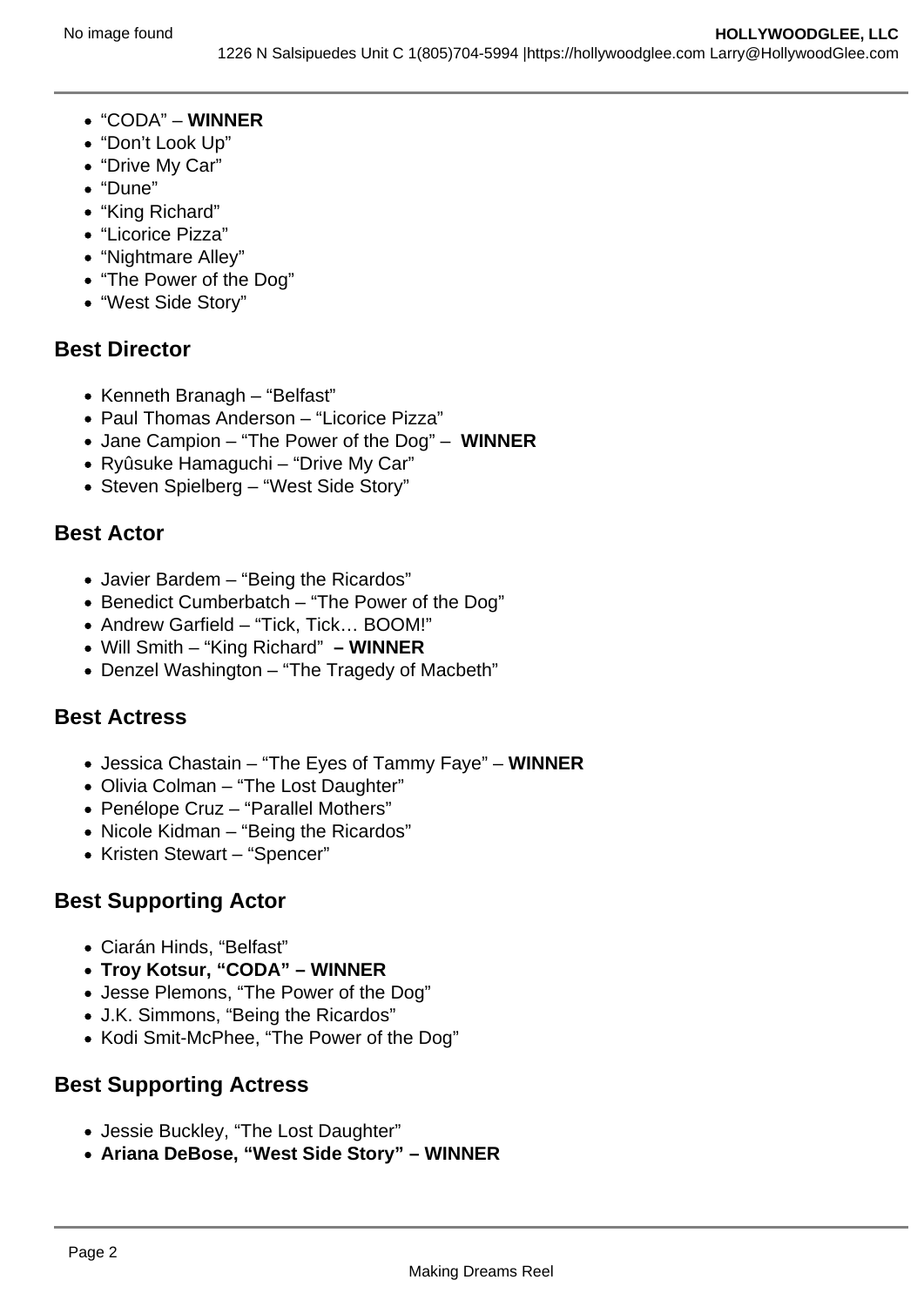- Judi Dench, "Belfast"
- Kirsten Dunst, "The Power of the Dog"
- Aunjanue Ellis, "King Richard"

#### **Best Adapted Screenplay**

- **"CODA" WINNER**
- "Drive My Car"
- "Dune"
- "The Lost Daughter"
- "The Power of the Dog"

# **Best Original Screenplay**

- **"Belfast" WINNER**
- "Don't Look Up"
- "King Richard"
- "Licorice Pizza"
- "The Worst Person in the World"

# **Best Original Song**

- "Be Alive" (King Richard)
- "Dos Oruguitas" (Encanto)
- "Down to Joy" (Belfast)
- "No Time to Die" (No Time to Die) **WINNER**
- "Somehow You Do" (Four Good Days)

### **Best Animated Feature Film**

- **"Encanto" WINNER**
- "Flee"
- "Luca"
- "The Mitchells vs. the Machines"
- "Raya and the Last Dragon"

### **Best International Feature Film**

- **"Drive My Car" WINNER**
- "Flee"
- "The Hand of God"
- "Lunana: A Yak in the Classroom"
- "The Worst Person in the World"

### **Best Documentary Feature**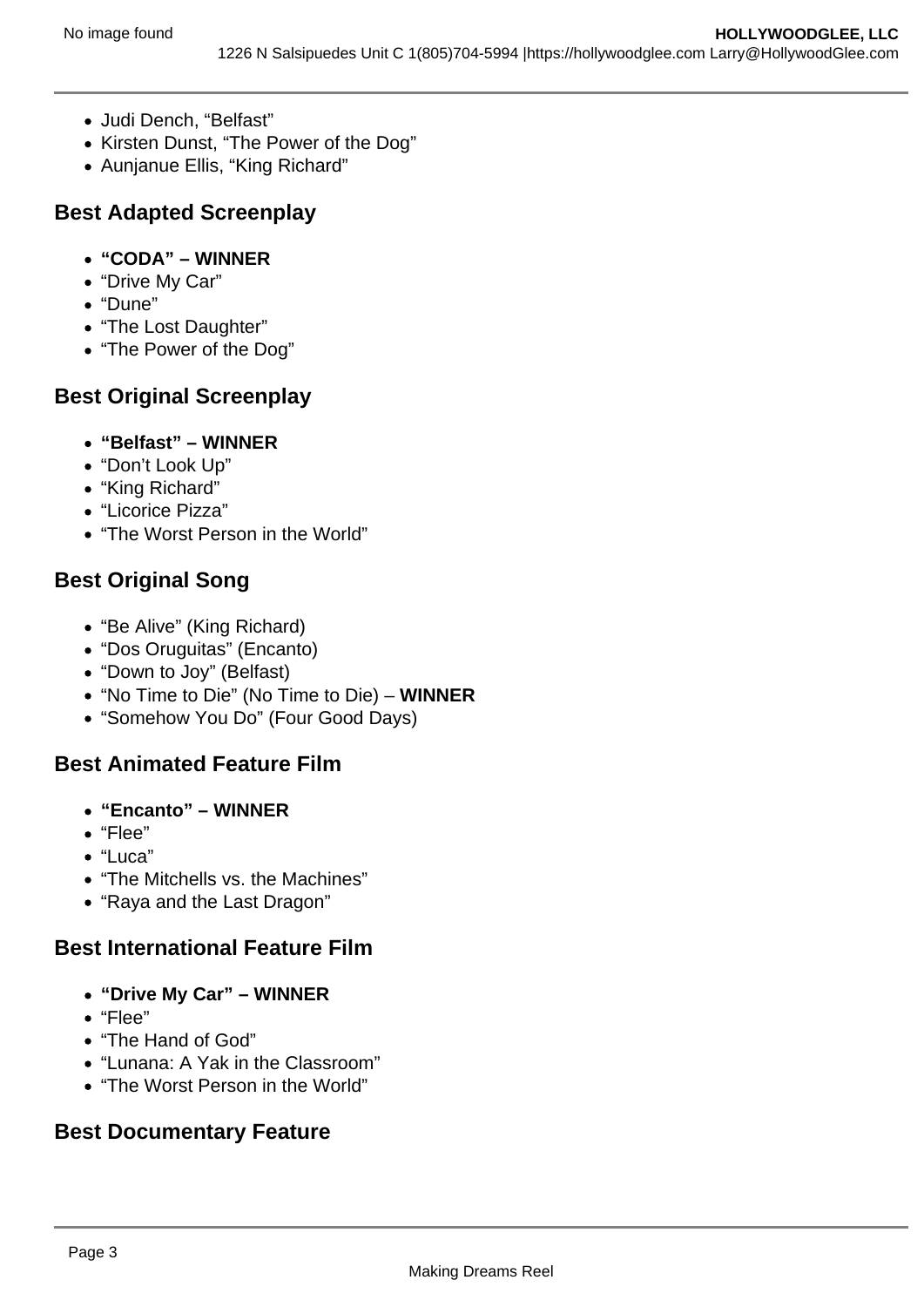- "Ascension"
- "Attica"
- "Flee"
- **"Summer of Soul (Or, When The Revolution Could Not Be Televised)" WINNER**
- "Writing with Fire"

# **Best Cinematography**

- **"Dune" WINNER**
- "Nightmare Alley"
- "The Power of the Dog"
- "The Tragedy of Macbeth"
- "West Side Story"

### **Best Visual Effects**

- **"Dune" WINNER**
- "Free Guy"
- "No Time to Die"
- "Shang-Chi and the Legend of the Ten Rings"
- "Spider-Man: No Way Home"

# **Best Original Score**

- "Don't Look Up"
- **"Dune" WINNER**
- "Encanto"
- "The Power of the Dog"
- "Parallel Mothers"

### **Best Sound**

- "Belfast"
- **"Dune" WINNER**
- "No Time to Die"
- "The Power of the Dog"
- "West Side Story"

### **Best Production Design**

- **"Dune" WINNER**
- "Nightmare Alley"
- "The Power of the Dog"
- "The Tragedy of Macbeth"
- "West Side Story"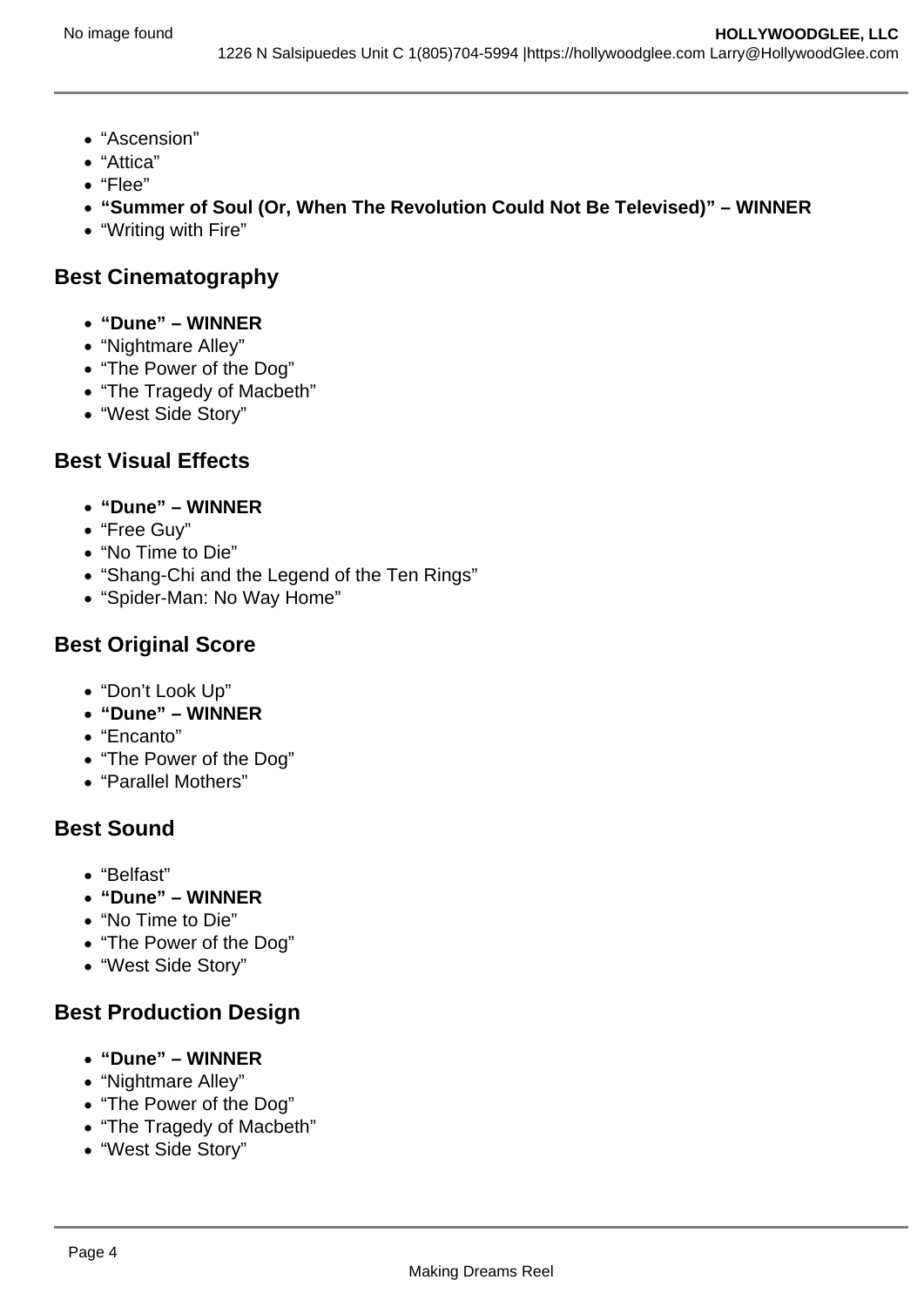# **Best Film Editing**

- "Don't Look Up"
- **"Dune" WINNER**
- "King Richard"
- "The Power of the Dog"
- "Tick, Tick… Boom"

# **Best Costume Design**

- **"Cruella" WINNER**
- "Dune"
- "Cyrano"
- "Nightmare Alley"
- "West Side Story"

# **Best Makeup and Hairstyling**

- "Coming 2 America"
- "Cruella"
- "Dune"
- **"The Eyes of Tammy Faye" WINNER**
- "House of Gucci"

# **Best Animated Short Film**

- "Affairs of the Art"
- "Bestia"
- "Boxballet"
- "Robin Robin"
- **"The Windshield Wiper" WINNER**

### **Best Live Action Short Film**

- "Ala Kachuu Take and Run"
- "The Dress"
- **"The Long Goodbye" WINNER**
- "On My Mind"
- "Please Hold"

# **Best Documentary Short Subject**

- "Audible"
- "Lead Me Home"
- **"The Queen of Basketball" WINNER**